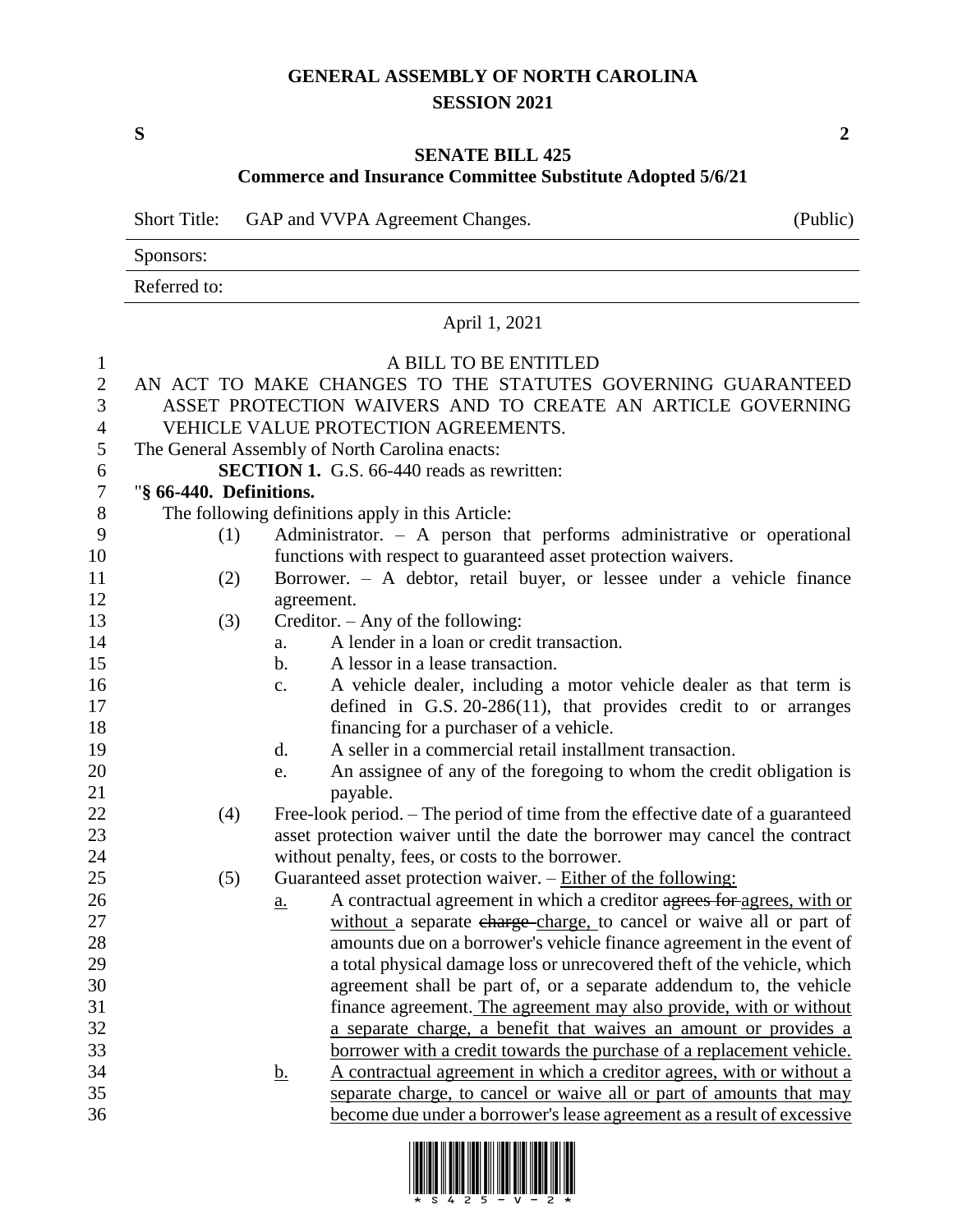|                         | <b>General Assembly Of North Carolina</b>                                                            | <b>Session 2021</b> |
|-------------------------|------------------------------------------------------------------------------------------------------|---------------------|
|                         | wear and use of a vehicle. The agreement must be part of, or a separate                              |                     |
|                         | addendum to, the lease agreement. Excess wear and use waivers may                                    |                     |
|                         | also cancel or waive amounts due for excess mileage.                                                 |                     |
|                         | The term does not include a vehicle value protection agreement as defined in                         |                     |
|                         | G.S. $66-471(10)$ .                                                                                  |                     |
| (6)                     | Insurer. - An insurance company licensed, registered, or otherwise authorized                        |                     |
|                         | to do business under Chapter 58 of the General Statutes.                                             |                     |
| (7)                     | Vehicle. $-A$ motor vehicle, as that term is defined in G.S. 20-286(10), as well                     |                     |
|                         | as self-propelled or towed vehicles designed for personal or commercial use,                         |                     |
|                         | including, but not limited to, automobiles, trucks, motorcycles, recreational                        |                     |
|                         | vehicles, all-terrain vehicles, snowmobiles, campers, boats, personal                                |                     |
|                         | watercraft, and trailers for motorcycles, boats, campers, and personal                               |                     |
|                         | watercraft.                                                                                          |                     |
| (8)                     | Vehicle finance agreement. - A loan, lease, or retail installment sales contract                     |                     |
|                         | for the purchase or lease of a vehicle."                                                             |                     |
|                         | <b>SECTION 2.</b> G.S. 66-446 reads as rewritten:                                                    |                     |
|                         | "§ 66-446. Miscellaneous provisions.                                                                 |                     |
| (a)                     | Article Controls. – The offering and sale of guaranteed asset protection waivers in                  |                     |
|                         | this State shall be subject to the provisions of this Article.                                       |                     |
| (b)                     | Manner of Payment. – Guaranteed asset protection waivers may, at the option of the                   |                     |
|                         | creditor, be sold for a single payment or may be offered with a monthly or periodic payment          |                     |
| option.                 |                                                                                                      |                     |
| (c)                     | Compliance With Truth in Lending Act. - Notwithstanding any other provision of                       |                     |
|                         | law, any cost to the borrower for a guaranteed asset protection waiver subject to entered into in    |                     |
|                         | compliance with the Truth in Lending Act $(15 \text{ U.S.C. } § 1601, et seq.)$ and its implementing |                     |
|                         | regulations, as they may be amended from time to time, shall be separately stated and is not to      |                     |
|                         | be considered a finance charge or interest. The cost of a guaranteed asset protection waiver sold    |                     |
|                         | in compliance with this Article shall be considered an authorized charge that may be financed        |                     |
|                         | under Chapter 25A of the General Statutes and shall not be considered a part of the finance charge   |                     |
| or interest thereunder. |                                                                                                      |                     |
| (d)                     | Preservation Upon Transfer. - A guaranteed asset protection waiver shall remain a                    |                     |
|                         | part of the vehicle finance agreement upon its assignment, sale, or transfer by a creditor.          |                     |
| (e)                     | Cannot Be Required. – Neither the extension of credit, the term of credit, nor the term              |                     |
|                         | of a related vehicle sale or lease may be conditioned upon the purchase of a guaranteed asset        |                     |
| protection waiver.      |                                                                                                      |                     |
| (f)                     | Forwarding of Proceeds. - A creditor that offers a guaranteed asset protection waiver                |                     |
|                         | shall report the sale of and forward funds received on all such waivers to the designated party, if  |                     |
|                         | any, as prescribed in any applicable administrative services agreement, contractual liability        |                     |
|                         | policy, other insurance policy, or other specified program documents.                                |                     |
| (g)                     | Fiduciary Duty. – Funds received or held by a creditor or administrator and belonging                |                     |
|                         | to an insurer, creditor, or administrator, pursuant to the terms of a written agreement, shall be    |                     |
|                         | held by the creditor or administrator in a fiduciary capacity."                                      |                     |
|                         | <b>SECTION 3.</b> Chapter 66 of the General Statutes is amended by adding a new Article              |                     |
| to read:                |                                                                                                      |                     |
|                         | "Article 48.                                                                                         |                     |
|                         | "Vehicle Value Protection Agreements.                                                                |                     |
| "§ 66-470. Scope.       |                                                                                                      |                     |
|                         | The purpose of this Article is to provide a framework within which vehicle value protection          |                     |
|                         | agreements are defined and may be offered within this State.                                         |                     |
| "§ 66-471. Definitions. |                                                                                                      |                     |
|                         | The following definitions apply in this Article:                                                     |                     |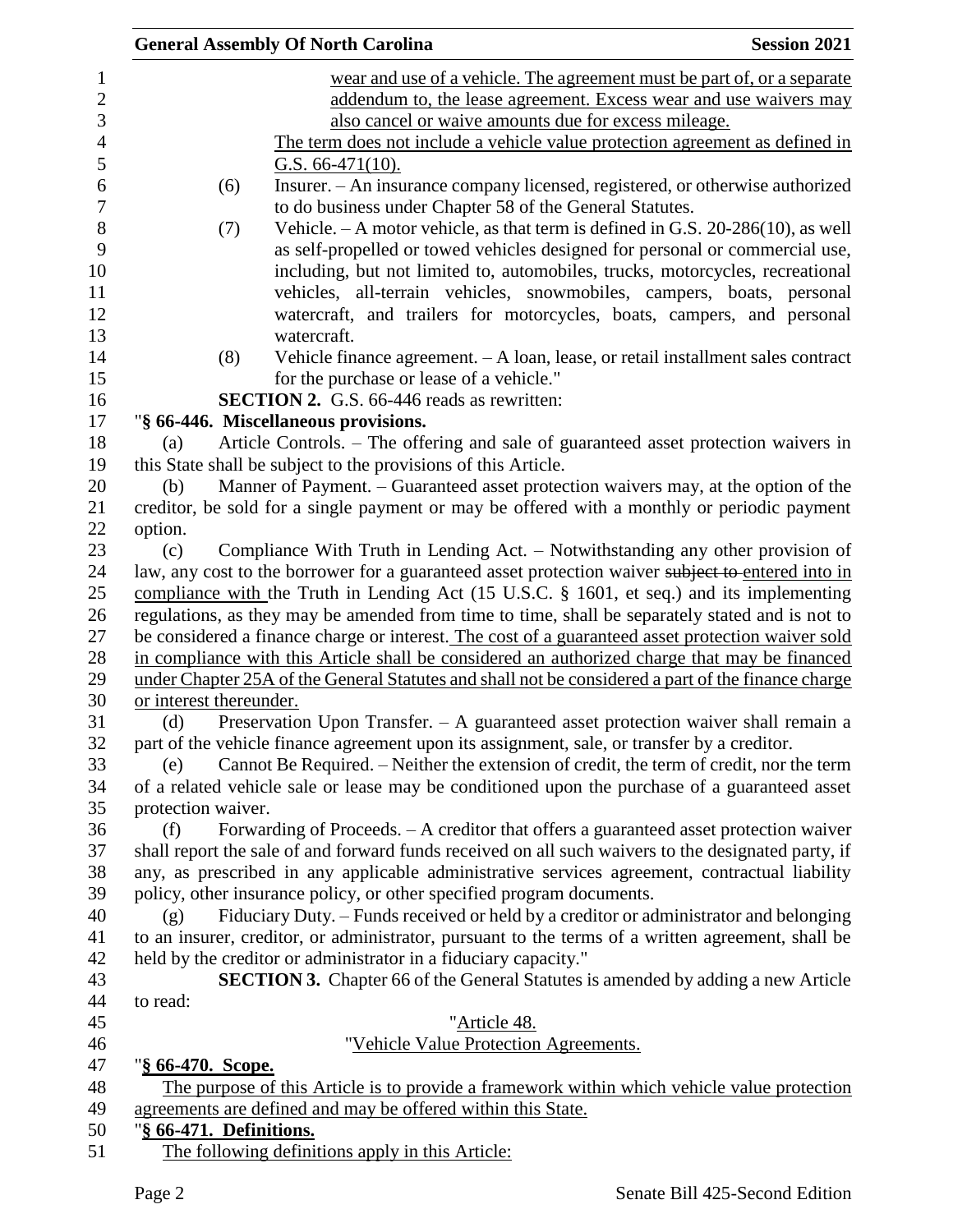|     |      | <b>General Assembly Of North Carolina</b>                                                                                                        | <b>Session 2021</b> |
|-----|------|--------------------------------------------------------------------------------------------------------------------------------------------------|---------------------|
|     | (1)  | Administrator. – The person responsible for the administrative or operational                                                                    |                     |
|     |      | functions of vehicle value protection agreements, including, but not limited                                                                     |                     |
|     |      | to, the adjudication of claims or benefit requests by contract holders.                                                                          |                     |
|     | (2)  | Commercial. – A transaction wherein the motor vehicle will primarily be used                                                                     |                     |
|     |      | for business purposes rather than personal.                                                                                                      |                     |
|     | (3)  | Contract holder. $- A$ person who is the purchaser or holder of a vehicle value                                                                  |                     |
|     |      | protection agreement.                                                                                                                            |                     |
|     | (4)  | Finance agreement. $- A$ loan, retail installment sales contract, or lease for the                                                               |                     |
|     |      | purchase, refinancing, or lease of a motor vehicle.                                                                                              |                     |
|     | (5)  | <u>Free-look period. – The period of time from the effective date of the vehicle</u>                                                             |                     |
|     |      | value protection agreement until the date the vehicle value protection                                                                           |                     |
|     |      | agreement may be canceled without penalty, fees, or costs.                                                                                       |                     |
|     | (6)  | Insurer. - An insurance company licensed, registered, or otherwise authorized                                                                    |                     |
|     |      | to issue contractual liability insurance under the insurance laws of this State.                                                                 |                     |
|     | (7)  | Motor vehicle. – Self-propelled or towed vehicles designed for personal or                                                                       |                     |
|     |      | commercial use, including, but not limited to, automobiles, trucks,                                                                              |                     |
|     |      | motorcycles, recreational vehicles, all-terrain vehicles, snowmobiles,                                                                           |                     |
|     |      | campers, boats, personal watercraft, and related trailers.                                                                                       |                     |
|     | (8)  | Person. - Includes an individual, company, association, organization,                                                                            |                     |
|     |      | partnership, business trust, corporation, and every form of legal entity.                                                                        |                     |
|     | (9)  | Provider. $-$ A person that is obligated to provide a benefit under a vehicle                                                                    |                     |
|     |      | value protection agreement.                                                                                                                      |                     |
|     | (10) | Vehicle value protection agreement. - Includes a contractual agreement that                                                                      |                     |
|     |      | provides a benefit towards either the reduction of some or all of the contract                                                                   |                     |
|     |      | holder's current finance agreement deficiency balance, or towards the                                                                            |                     |
|     |      | purchase or lease of a replacement motor vehicle or purchase of motor vehicle                                                                    |                     |
|     |      | services, upon the occurrence of an adverse event to the motor vehicle,                                                                          |                     |
|     |      | including, but not limited to, a less than total physical damage loss,                                                                           |                     |
|     |      | obsolescence, or diminished value or depreciation. An agreement may include                                                                      |                     |
|     |      | related agreements such as trade-in credit agreements, diminished value<br>agreements, depreciation benefit agreements, or other similarly named |                     |
|     |      | agreements. The term does not include a guaranteed asset protection waiver                                                                       |                     |
|     |      | as defined in G.S. $66-440(5)$ .                                                                                                                 |                     |
|     |      | "§ 66-472. Requirements for offering vehicle value protection agreements.                                                                        |                     |
| (a) |      | Vehicle value protection agreements in compliance with this Article may be offered.                                                              |                     |
|     |      | sold, or given to consumers in this State.                                                                                                       |                     |
| (b) |      | A provider may perform as an administrator or may utilize a third-party administrator                                                            |                     |
|     |      | or other designee to be responsible for any and all of the administration of vehicle value                                                       |                     |
|     |      | protection agreements in compliance with this Article.                                                                                           |                     |
| (c) |      | A contract holder that has been sold a vehicle value protection agreement shall be                                                               |                     |
|     |      | given or provided access to a copy of the agreement.                                                                                             |                     |
| (d) |      | Notwithstanding any other provision of law to the contrary, any amount charged or                                                                |                     |
|     |      | financed for a vehicle value protection agreement is an authorized charge that must be separately                                                |                     |
|     |      | stated and is not to be considered a finance charge or interest. The amount charged or financed                                                  |                     |
|     |      | for the agreement may be included within the amount financed under G.S. 25A-9 and shall not                                                      |                     |
|     |      | be considered a part of the finance charge or interest thereunder.                                                                               |                     |
| (e) |      | In order to assure the faithful performance of the provider's obligations to its contract                                                        |                     |
|     |      | holders, each provider shall comply with one of the following requirements:                                                                      |                     |
|     | (1)  | Reimbursement insurance policy. – The insurance of all of vehicle value                                                                          |                     |
|     |      | protection agreements under a reimbursement insurance policy issued by an                                                                        |                     |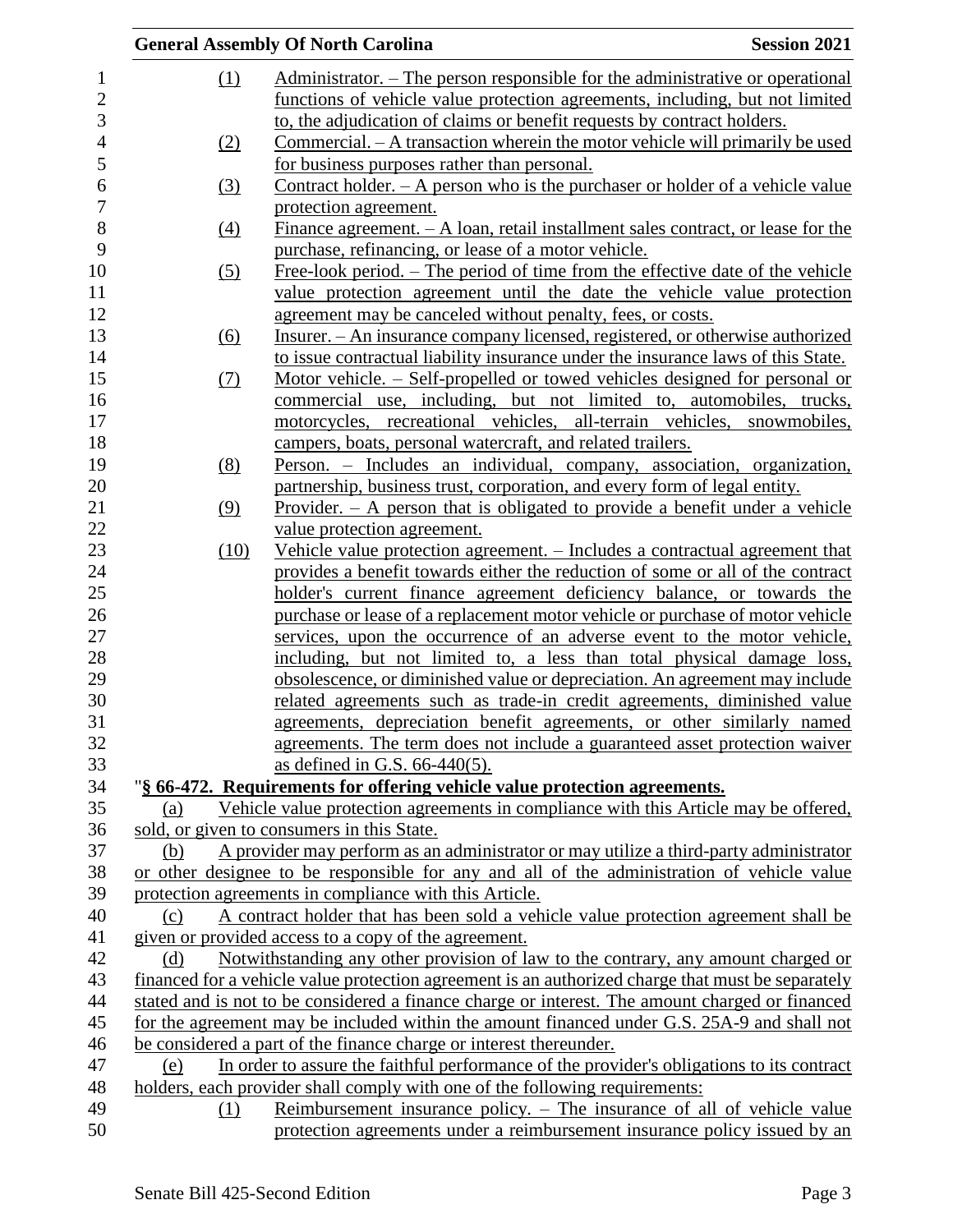|                         | <b>General Assembly Of North Carolina</b>                   |                                                                                                                                                                           | <b>Session 2021</b> |
|-------------------------|-------------------------------------------------------------|---------------------------------------------------------------------------------------------------------------------------------------------------------------------------|---------------------|
|                         |                                                             | insurer licensed, registered, or otherwise authorized to do business in this State                                                                                        |                     |
|                         | that meets one of the following criteria:                   |                                                                                                                                                                           |                     |
|                         | $\underline{\mathbf{a}}$ .                                  | The insurer issuing the reimbursement policy must continuously                                                                                                            |                     |
|                         |                                                             | maintain surplus as to policyholders and paid-in capital of at least                                                                                                      |                     |
|                         |                                                             | fifteen million dollars (\$15,000,000).                                                                                                                                   |                     |
|                         | <u>b.</u>                                                   | The insurer issuing the reimbursement insurance policy must                                                                                                               |                     |
|                         |                                                             | continuously maintain surplus as to policyholders and paid-in capital                                                                                                     |                     |
|                         |                                                             | of less than fifteen million dollars (\$15,000,000) but at least ten                                                                                                      |                     |
|                         |                                                             | million dollars (\$10,000,000), and the company maintains a ratio of                                                                                                      |                     |
|                         |                                                             | net written premiums, wherever written, to surplus as to policyholders                                                                                                    |                     |
|                         |                                                             | and paid-in capital of not greater than three-to-one (3:1).                                                                                                               |                     |
| (2)                     |                                                             | <u>Maintenance of net worth. <math>- A</math> provider shall do all of the following:</u>                                                                                 |                     |
|                         | $\underline{a}$ .                                           | <u>Maintain, or together with its parent company maintain, a net worth or</u>                                                                                             |                     |
|                         |                                                             | stockholders' equity of at least one hundred million dollars                                                                                                              |                     |
|                         | (\$100,000,000).                                            |                                                                                                                                                                           |                     |
|                         | <u>b.</u>                                                   | Maintain a copy of the provider's or the provider's parent company's                                                                                                      |                     |
|                         |                                                             | most recent Form 10-K or Form 20-F filed with the Securities and                                                                                                          |                     |
|                         |                                                             | Exchange Commission (SEC) within the last calendar year, or if the                                                                                                        |                     |
|                         |                                                             | company does not file with the SEC, a copy of the company's audited                                                                                                       |                     |
|                         |                                                             | financial statements, which shows a net worth of the provider or its                                                                                                      |                     |
|                         |                                                             | parent company of at least one hundred million dollars                                                                                                                    |                     |
|                         |                                                             | (\$100,000,000). If the provider's parent company's Form 10-K, Form                                                                                                       |                     |
|                         |                                                             | 20-F, or financial statements are utilized to meet the provider's                                                                                                         |                     |
|                         |                                                             | financial security requirement, then the parent company shall agree to                                                                                                    |                     |
|                         |                                                             | guarantee the obligations of the provider relating to vehicle value                                                                                                       |                     |
|                         |                                                             | protection agreements sold by the provider in this State.                                                                                                                 |                     |
|                         |                                                             | Except for the requirements specified in this subsection, no other financial security<br>requirements shall be required for vehicle value protection agreement providers. |                     |
| (f)                     |                                                             | Neither the extension of credit, nor the terms of credit, nor the terms of the related                                                                                    |                     |
|                         |                                                             | motor vehicle sale or lease shall be conditioned upon the consumer's payment for or financing of                                                                          |                     |
|                         |                                                             | any charge for a vehicle value protection agreement. Vehicle value protection agreements may                                                                              |                     |
|                         |                                                             | be discounted or given at no charge in connection with the purchase of other noncredit-related                                                                            |                     |
| goods or services.      |                                                             |                                                                                                                                                                           |                     |
| (g)                     |                                                             | A vehicle value protection agreement shall include a term stating that if a contract                                                                                      |                     |
|                         |                                                             | holder cancels the agreement within the free-look period, the contract holder will be entitled to a                                                                       |                     |
|                         |                                                             | full refund of the purchase price paid by the contract holder, if any, so long as no benefits have                                                                        |                     |
|                         | been provided. A free-look period must be at least 30 days. |                                                                                                                                                                           |                     |
| (h)                     |                                                             | If the provider of the vehicle value protection agreement cancels the agreement, the                                                                                      |                     |
|                         |                                                             | provider shall mail a written notice to the contract holder at the last known address of the contract                                                                     |                     |
|                         |                                                             | holder contained in the records of the provider at least five days prior to cancellation. Prior notice                                                                    |                     |
|                         |                                                             | to the contract holder is not required if the reason for cancellation is nonpayment of the provider                                                                       |                     |
|                         |                                                             | fee, a material misrepresentation by the contract holder to the provider or administrator, or a                                                                           |                     |
|                         |                                                             | substantial breach of duties by the contract holder relating to the covered product or its use. The                                                                       |                     |
|                         |                                                             | notice shall state the effective date of the cancellation and the reason for the cancellation. If a                                                                       |                     |
|                         |                                                             | vehicle value protection agreement is cancelled by the provider for a reason other than                                                                                   |                     |
|                         |                                                             | nonpayment of the provider fee, the provider shall refund to the contract holder one hundred                                                                              |                     |
|                         |                                                             | percent (100%) of the unearned pro rata provider fee paid by the contract holder, if any. If                                                                              |                     |
|                         |                                                             | coverage under the vehicle value protection agreement continues after a claim, then any refund                                                                            |                     |
|                         |                                                             | may deduct claims paid. A reasonable administrative fee, not exceeding seventy-five dollars                                                                               |                     |
|                         | (\$75.00), may be charged by the provider.                  |                                                                                                                                                                           |                     |
| "§ 66-473. Disclosures. |                                                             |                                                                                                                                                                           |                     |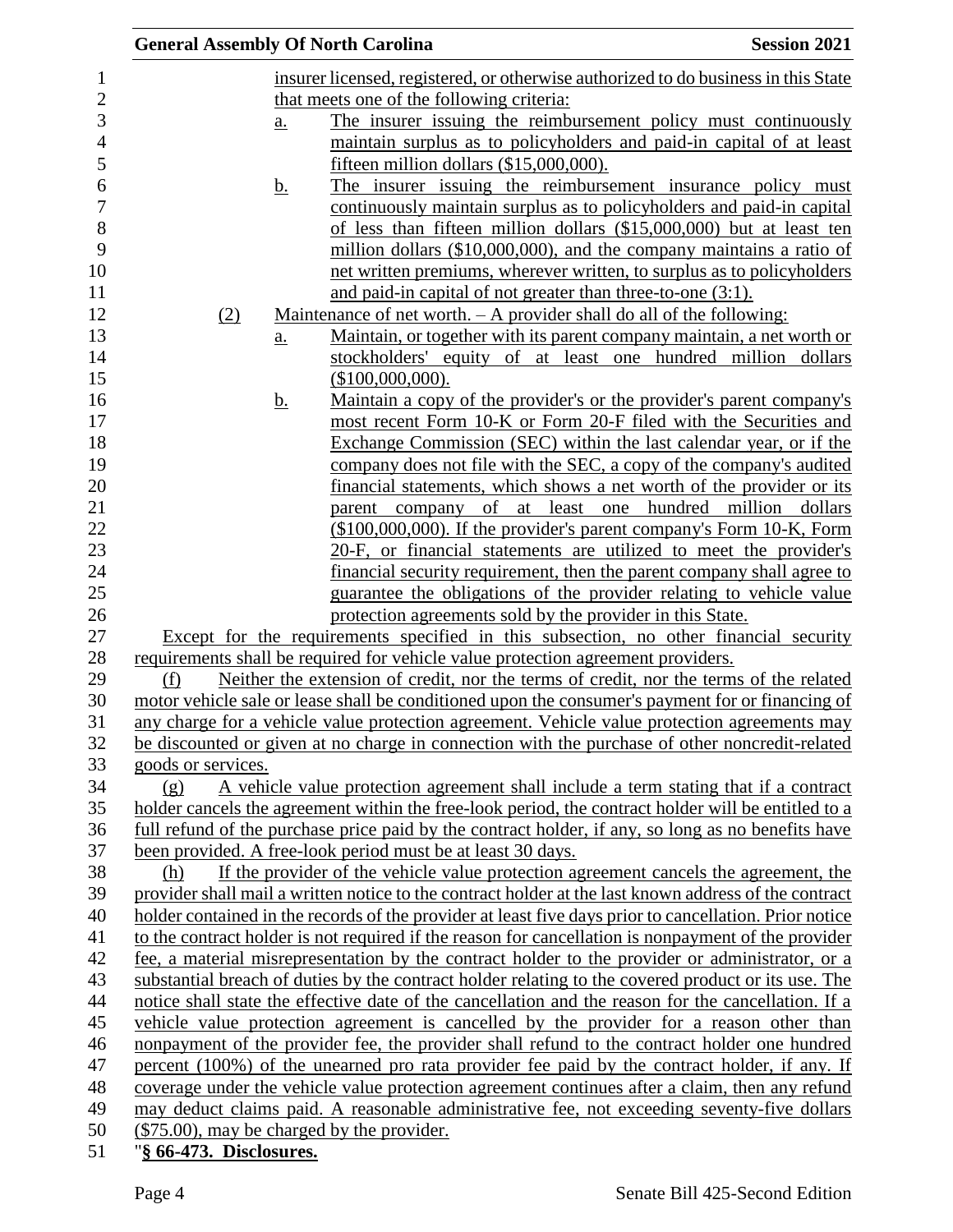|                         | <b>General Assembly Of North Carolina</b>                                                             | <b>Session 2021</b> |
|-------------------------|-------------------------------------------------------------------------------------------------------|---------------------|
|                         | Vehicle value protection agreements must disclose in writing and in clear, understandable             |                     |
|                         | language that is easy to read, all of the following:                                                  |                     |
| (1)                     | The name and address of the provider, contract holder, and administrator, if                          |                     |
|                         | any.                                                                                                  |                     |
| (2)                     | The terms of the vehicle value protection agreement, including, without                               |                     |
|                         | limitation, the purchase price to be paid by the contract holder, if any, the                         |                     |
|                         | requirements for eligibility, conditions of coverage, and exclusions.                                 |                     |
| (3)                     | A statement that the vehicle value protection agreement may be cancelled by                           |                     |
|                         | the contract holder within a free-look period as specified in the vehicle value                       |                     |
|                         | protection agreement, and that, if cancelled, the contract holder will be entitled                    |                     |
|                         | to a full refund of the purchase price paid by the contract holder, if any, so                        |                     |
|                         | <u>long as no benefits have been provided.</u>                                                        |                     |
| $\left(4\right)$        | The procedure the contract holder must follow, if any, to obtain a benefit under                      |                     |
|                         | the terms and conditions of the vehicle value protection agreement, including,                        |                     |
|                         | if applicable, a telephone number or website and address where the contract                           |                     |
|                         | holder may apply for a benefit.                                                                       |                     |
| (5)                     | Whether the vehicle value protection agreement is cancellable after the                               |                     |
|                         | free-look period and the conditions under which it may be cancelled, including                        |                     |
|                         | the procedures for requesting any refund of the unearned purchase price paid                          |                     |
|                         | by the contract holder.                                                                               |                     |
| (6)                     | In the event of cancellation, the methodology for calculating any refund of the                       |                     |
|                         | unearned purchase price of the vehicle value protection agreement due.                                |                     |
| (7)                     | A statement that neither the extension of credit, nor the terms of the credit, nor                    |                     |
|                         | the terms of the related motor vehicle sale or lease may be conditioned upon                          |                     |
|                         | the purchase of the vehicle value protection agreement.                                               |                     |
| (8)                     | A statement of the terms, restrictions, or conditions governing cancellation of                       |                     |
|                         | the vehicle value protection agreement prior to the termination or expiration                         |                     |
|                         | date of the vehicle value protection agreement by either the provider or the                          |                     |
|                         | contract holder.                                                                                      |                     |
|                         | "§ 66-474. Commercial transaction exemptions.                                                         |                     |
|                         | G.S. 66-473(5) and (7) shall not apply to vehicle value protection agreements offered in              |                     |
|                         | connection with a commercial transaction.                                                             |                     |
| "§ 66-475. Enforcement. |                                                                                                       |                     |
|                         | The Attorney General may take action necessary or appropriate to enforce the provisions of            |                     |
|                         | this Article and to protect vehicle value protection agreement consumers in this State. After         |                     |
|                         | proper notice and opportunity for hearing, the Attorney General may do the following:                 |                     |
| (1)                     | Order the creditor, provider, administrator, or any other person not in                               |                     |
|                         | compliance with this Article to cease and desist from product-related                                 |                     |
|                         | operations which are in violation of this Article.                                                    |                     |
| (2)                     | Impose a penalty of not more than five hundred dollars (\$500.00) per violation                       |                     |
|                         | and no more than ten thousand dollars (\$10,000) in the aggregate for all                             |                     |
|                         | violations of a similar nature. For purposes of this section, violations are of a                     |                     |
|                         | similar nature if the violation consists of the same or similar course of conduct,                    |                     |
|                         | action, or practice, irrespective of the number of times the action, conduct, or                      |                     |
|                         | practice which is determined to be a violation of this Article occurred.                              |                     |
| "§ 66-476. Intent.      |                                                                                                       |                     |
|                         | Vehicle value protection agreements are not insurance and are exempt from the provisions of           |                     |
|                         | Chapter 58 of the General Statutes, as are persons administering, marketing, selling, or offering     |                     |
|                         | to sell vehicle value protection agreements to consumers. All vehicle value protection agreements     |                     |
|                         | issued prior to and after the date of enactment of this Article shall not be construed as insurance." |                     |